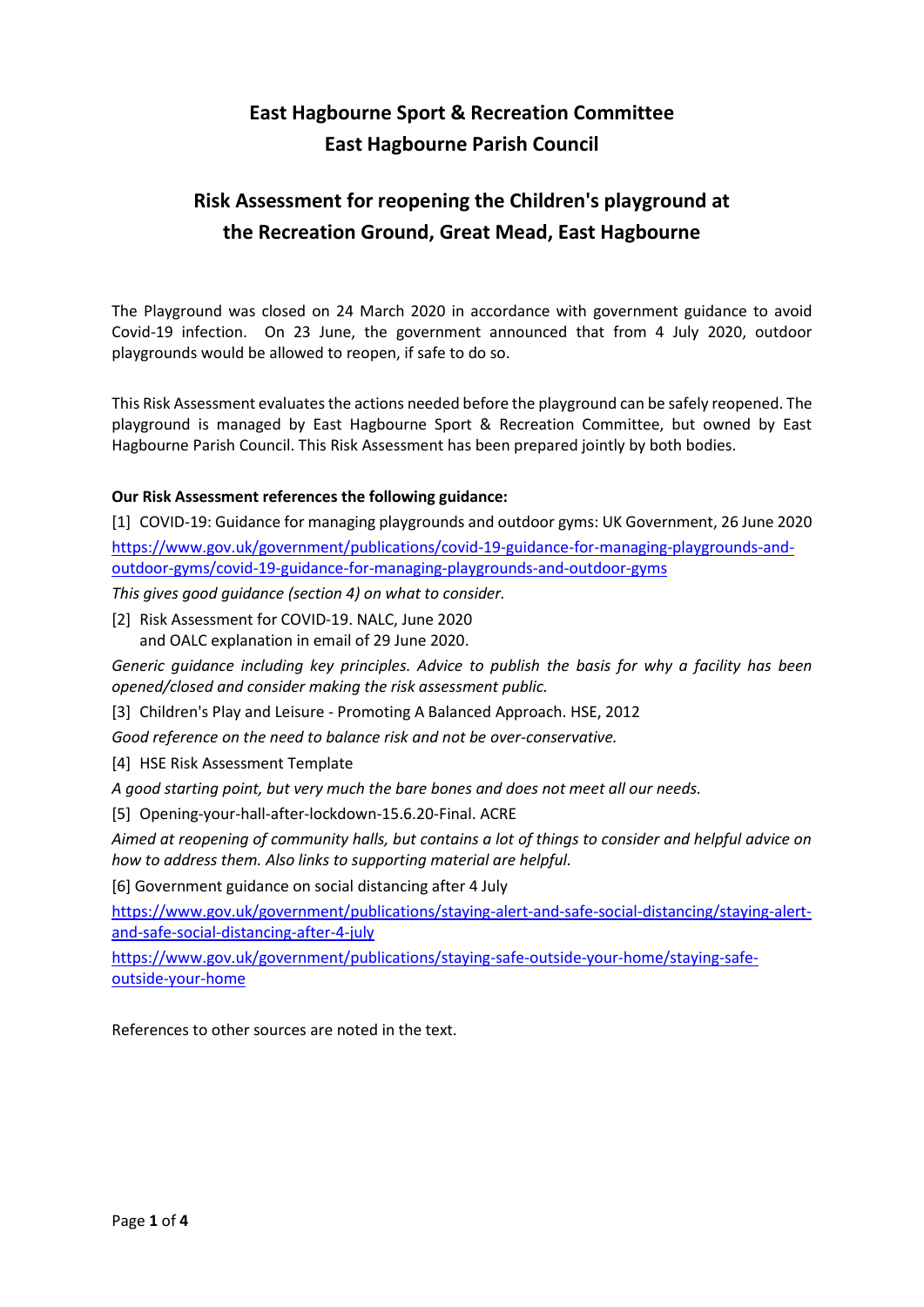### **General Background**

The World Health Organisation has identified that COVID-19 is not an airborne virus. Respiratory infections can be transmitted through droplets of different sizes. When the droplet particles are above a certain size they are referred to as respiratory droplets, and when then are below a certain size, they are referred to as droplet nuclei. According to current evidence, COVID-19 virus is primarily transmitted between people through respiratory droplets and contact routes including touch points.

What this means in practice is, the droplets are of a weight that they will fall to the ground at around 1 metre, thus the 2 metre social distancing rule. They can remain on surfaces for some time depending on type of material. Therefore the two main methods of preventing the spread of infection are hygiene measures and social distancing.

Source:<https://unitetheunion.org/media/3069/009-riskassessandprocedures-2020-05-07.pdf>

HSE has issued general guidance on promoting a balanced approach to children's leisure and play, [https://www.hse.gov.uk/entertainment/childrens-play-july-2012.pdf.](https://www.hse.gov.uk/entertainment/childrens-play-july-2012.pdf)

It argues that all risk cannot be eliminated, but it should be managed, to ensure that the benefits of play are experienced to the full. We, as play providers, should use judgement and expertise to ensure that assessments and controls proposed are proportionate to the risks. We should communicate what these controls are and why they are necessary so that the beneficial aspects of play are not unnecessarily reduced.

#### **Our Risk Assessment**

A detailed risk assessment matrix has been prepared. The risk assessed is infection from Covid19 Coronavirus and there are two possible sources of infection:

Firstly, contact with respiratory droplets must be controlled through social distancing. This means limiting the number of families and people using the playground at any one time and more strictly restricting use to supervised children up to the age of 12. Separate entry and exist points are also proposed to further assist social distancing.

Secondly, infection is possible through contact with hard surfaces. Since contact with these surfaces cannot be avoided, control must be through users taking responsibility to maintain personal cleanliness and preferably also wiping down high-contact surfaces to protect themselves and others.

The benefits of children's play are recognised in the HSE guidance and in the government's announcement that playgrounds may reopen. However, completely open access to the playground at this time would pose significant risks. We can, however, contemplate a controlled and restricted opening with clear rules around numbers of people and the behaviour expected of users. Parents must be aware that all risk cannot be eliminated and they use the playground at their own risk and take suitable steps to stay safe.

The conditions proposed for use of the playground are outlined in Attachment 1 and the full risk assessment matrix is in Attachment 2.

The rules must be clearly communicated to all people using the playground through signs at the playground and by making the full risk assessment available on the village web site.

#### **Proposal**

That the playground be opened under limited and controlled conditions as outlined in this document once the necessary preparations have been completed.

In the event that anyone who has used the playground subsequently tests positive for Covid19, they will be asked to contact the Parish Clerk immediately. The playground will then need to be closed for 72 hours following government guidelines.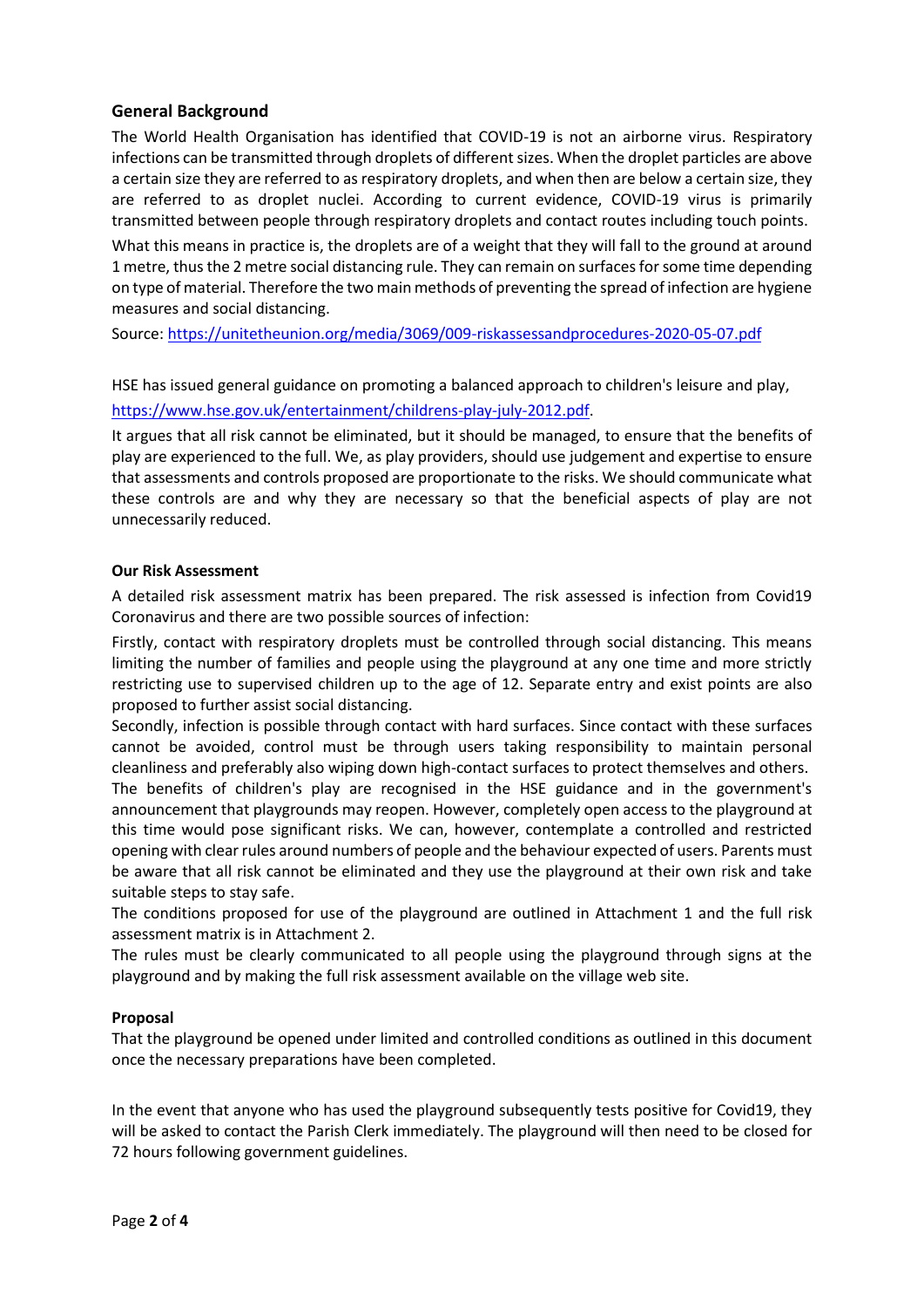#### **Review**

Understanding of the risks posed by Covid19 is evolving rapidly and it is possible that new guidance may become available at any time.

This risk assessment should be reviewed if there are changes in the local infection rate or if government and professional guidance suggests that different measures should be employed It should in any case be reviewed and at the Annual Parish Council meeting in May 2021.

Prepared by D Rickeard/L Lloyd 9 July 2020

Adopted by EHSRC & EHPC by email vote, 12 July 2020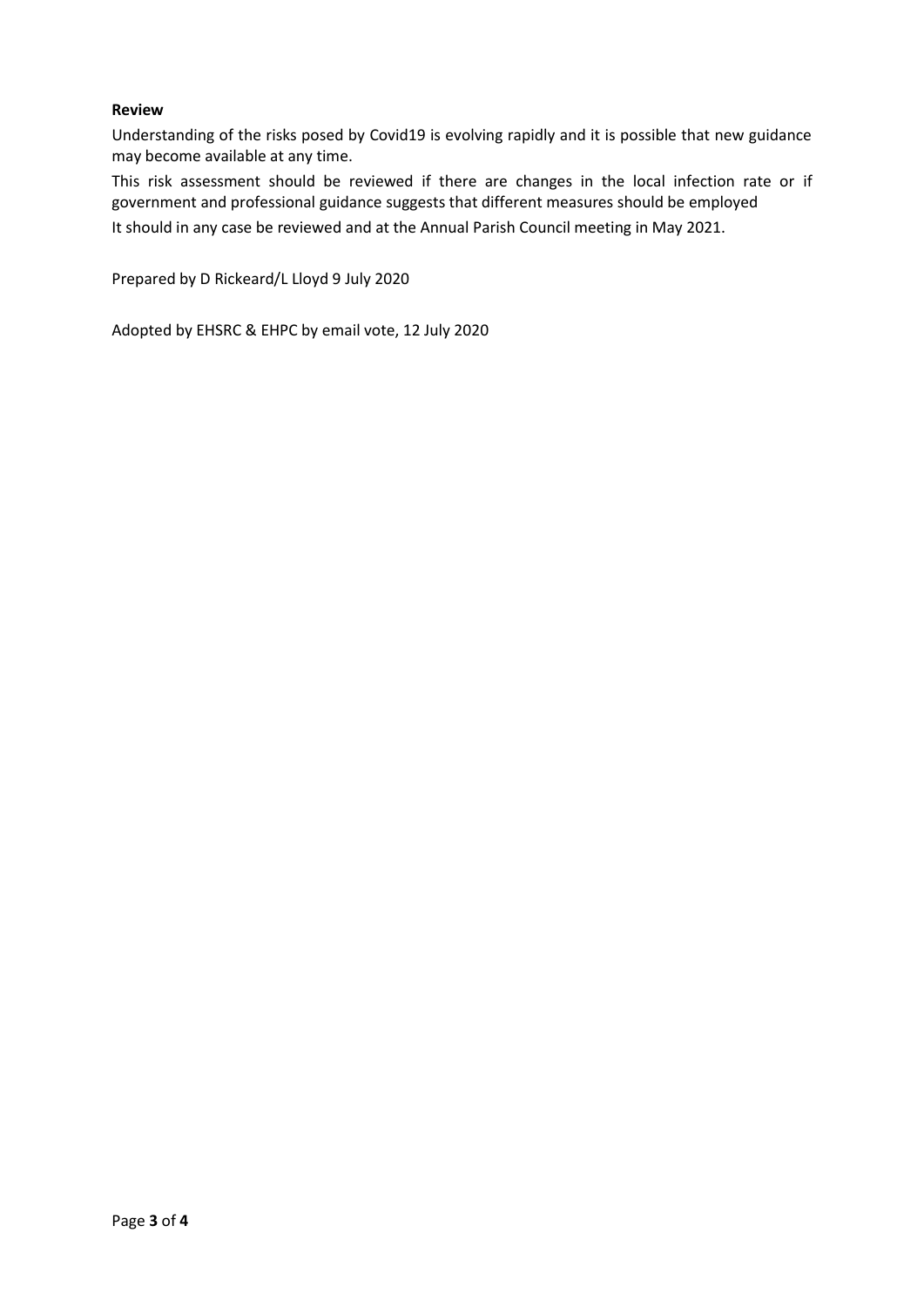# **ATTACHMENT 1: Covid19 Safety Instructions to users of the Playground.**

Following a risk assessment, the playground will be reopened from 14 July 2020 These simple rules have been put in place to minimise the risk of people catching Coronavirus.

Covid19 virus can be transmitted both through close proximity to other people and through contact with hard surfaces.

Please be aware that the equipment is not regularly sanitised or disinfected:

**Use of the playground is at your own risk** and we expect you to play your part to keep yourself and others safe by following this guidance.

### **Who can use the playground:**

- The playground may be used only by supervised children up to the age of 12 years.
- A maximum of three families / 12 people should use the playground at any one time.
- Only one adult per child in the play area at a time.
- Children should not use the play equipment if they are clinically vulnerable.

### **Cleanliness:**

- Please wash hands before and after your visit and bring wipes and sanitiser from home to maintain personal hygiene.
- Wipe down frequent contact areas whenever possible to help keep you and others safe.
- Please take your rubbish home with you or use the waste bin provided DO NOT LITTER.
- Encourage children to avoid touching their faces particularly after touching shared surfaces.
- Consumption of food or drink anywhere in the playground area is prohibited.

### **Social distancing:**

- You MUST maintain social distancing of 2 metres from other families where possible.
- Only one family should use each piece of equipment at a time.
- Please share the playground: if others are waiting, please limit your stay to 20 minutes.
- If the play area is busy, please come back when it's quieter.
- Please use the separate entry and exit points to help distancing.

### **Important:**

- Do not use this equipment if you or any member of your household has coronavirus symptoms, or are self-isolating.
- If someone who has used the playground tests positive for Covid19, inform the Parish Clerk IMMEDIATELY via [easthagbourneparishcouncil@gmail.com](mailto:easthagbourneparishcouncil@gmail.com) so that appropriate action can be taken.

### **We hope you enjoy using this play area and thank you for helping to keep everyone safe by following this guidance.**

A full version of the risk assessment can be found on the village web site [www.easthagbourne.net](http://www.easthagbourne.net/)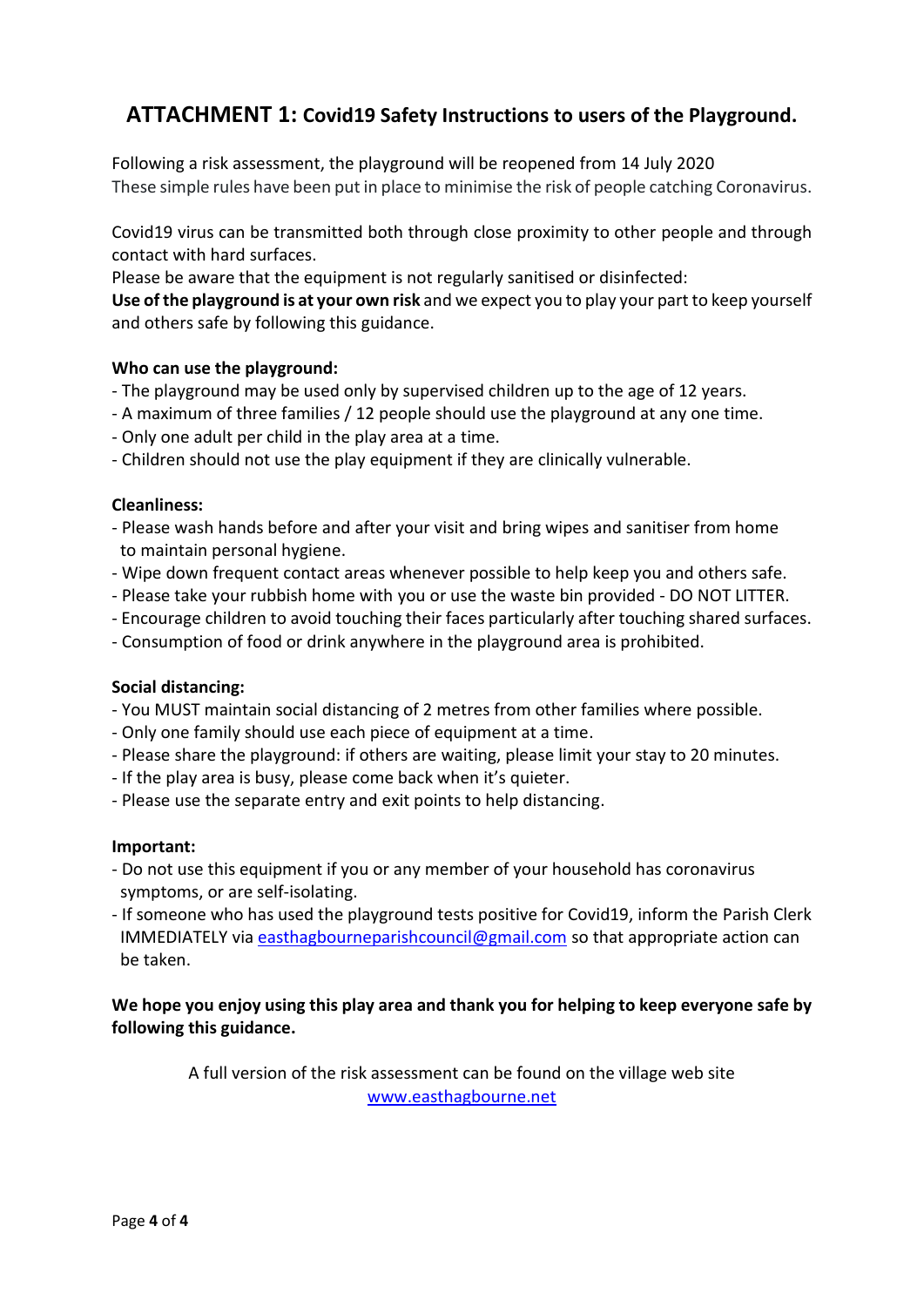## ATTACHMENT 2: RISK ASSESSMENT MATRIX

East Hagbourne Sport & Recreation Committee / East Hagbourne Parish Council Risk Assessment for reopening the playground at the Recreation Ground, Great Mead

| <b>Area of Risk</b> | <b>Specific Risk</b><br>identified | Who might be harmed<br>and how?                                 | potential measures to control the risk Source                                                                                                                          |                   | <b>Evaluation/proposed action</b>                                                                                                                                                                                                              | Who needs to<br>carry out the<br>action? | When is<br>action<br>needed<br>by? | <b>Done</b> |
|---------------------|------------------------------------|-----------------------------------------------------------------|------------------------------------------------------------------------------------------------------------------------------------------------------------------------|-------------------|------------------------------------------------------------------------------------------------------------------------------------------------------------------------------------------------------------------------------------------------|------------------------------------------|------------------------------------|-------------|
| Spread of           |                                    | All users of the playground,                                    |                                                                                                                                                                        |                   |                                                                                                                                                                                                                                                |                                          |                                    |             |
| Covid-19            |                                    | including:                                                      |                                                                                                                                                                        |                   |                                                                                                                                                                                                                                                |                                          |                                    |             |
| <b>Coronavirus</b>  |                                    | Children                                                        |                                                                                                                                                                        |                   |                                                                                                                                                                                                                                                |                                          |                                    |             |
|                     |                                    | <b>Parents and Carers</b>                                       |                                                                                                                                                                        |                   |                                                                                                                                                                                                                                                |                                          |                                    |             |
|                     |                                    | Those carrying out safety<br>inspections and rubbish<br>removal |                                                                                                                                                                        |                   |                                                                                                                                                                                                                                                |                                          |                                    |             |
| 1                   | Contact with                       |                                                                 |                                                                                                                                                                        |                   |                                                                                                                                                                                                                                                |                                          |                                    |             |
|                     | respiratory<br>droplets            | all playground users                                            | <b>Maintain Social Distancing</b>                                                                                                                                      |                   |                                                                                                                                                                                                                                                |                                          |                                    |             |
|                     |                                    |                                                                 |                                                                                                                                                                        |                   |                                                                                                                                                                                                                                                |                                          |                                    |             |
|                     |                                    |                                                                 | Limit the number of families using the<br>playground at one time                                                                                                       | dir               | Maximum 3 families, so they can spread<br>between the different equipment                                                                                                                                                                      |                                          |                                    |             |
|                     |                                    |                                                                 | Set an advisory limit on the maximum number of<br>users at one time                                                                                                    | $[1]$             | The fenced area measures approximately 18m x<br>20m, so even allowing for space take by<br>equipment is not limiting on the number of<br>people. Based on the permitted number of<br>families, an advisory limit of 12 people should be<br>set |                                          |                                    |             |
|                     |                                    |                                                                 | Limit number of users/families on a piece of<br>equipment                                                                                                              | $[1]$             | Only one family on each piece of equipment at a<br>time                                                                                                                                                                                        |                                          |                                    |             |
|                     |                                    |                                                                 | Limit family members accompanying a child                                                                                                                              | $[1]$             | Only 1 family member accompanying a child                                                                                                                                                                                                      |                                          |                                    |             |
|                     |                                    |                                                                 | Set a time limit for use of the playground                                                                                                                             | $[1]$             | 20 minutes limit per family if others are waiting                                                                                                                                                                                              |                                          |                                    |             |
|                     |                                    |                                                                 | Social distancing is difficult for young children                                                                                                                      | $\lceil 1 \rceil$ | All children must be supervised                                                                                                                                                                                                                |                                          |                                    |             |
|                     |                                    |                                                                 | When communicating safety messages consider<br>those with hearing or vision impairments.                                                                               | $[1]$             | Make signage as clear and simple as possible.<br>Anyone with severe needs should be<br>accompanied.                                                                                                                                            | <b>EHSRC &amp; EHPC to</b>               | before                             |             |
|                     |                                    |                                                                 | Government guidance states that face coverings<br>should not be used by children under the age of<br>3 or those who may find it difficult to manage<br>them correctly. | $[1]$             | We cannot provide washing facilities, so leave<br>use of face coverings to the discretion of users.                                                                                                                                            | agree rules of use<br>and post signs     | playground<br>reopens              | DONE        |
|                     |                                    |                                                                 | Consider separate entry and exit points                                                                                                                                | djr               | Enter via west gate, leave via east gate. Families<br>can then move onto the slide if desired, which is<br>outside the fenced area                                                                                                             |                                          |                                    |             |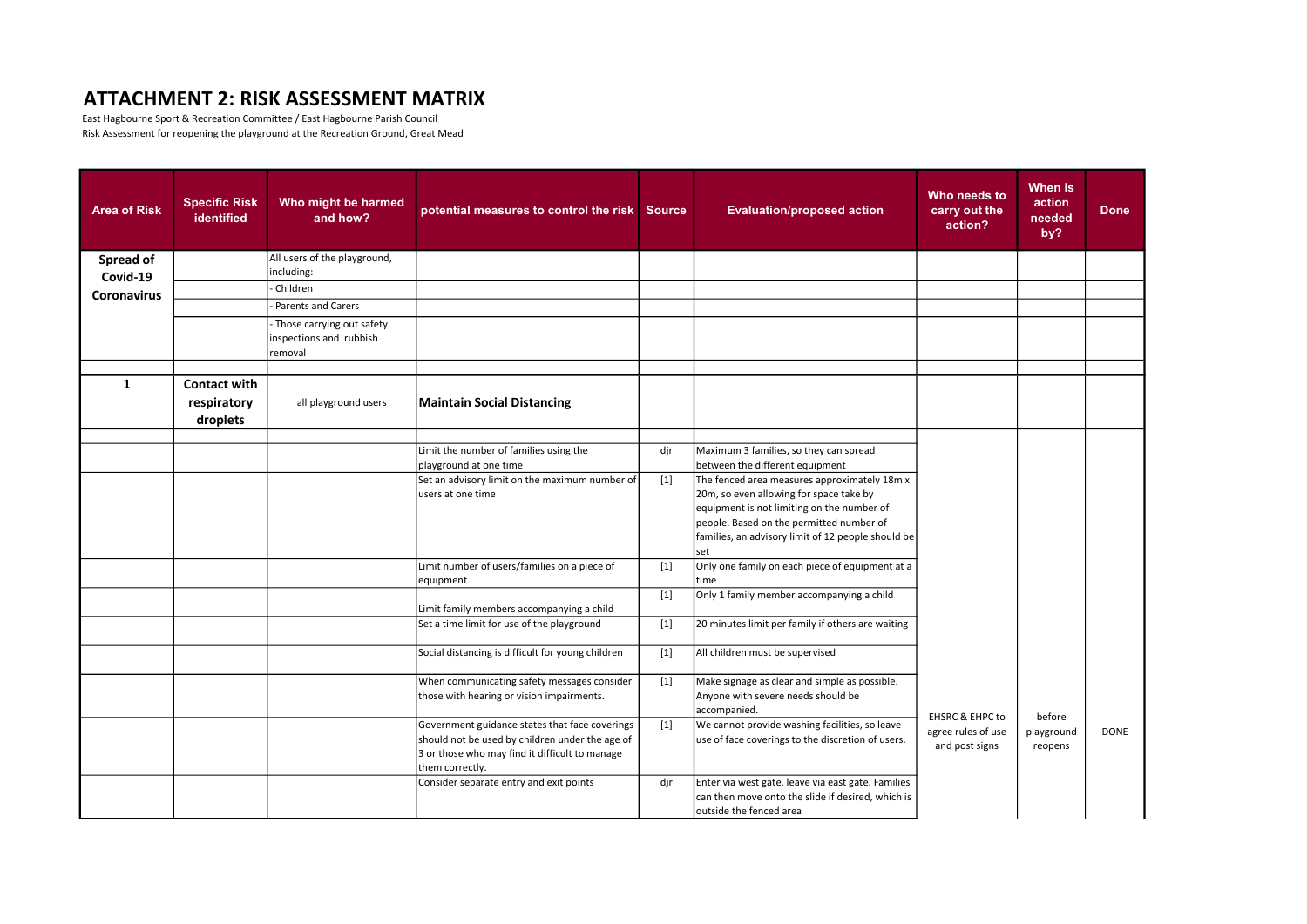|                |                     | You can meet in groups of up to two households   | [6]   | Families will be visiting individually rather than  |                            |            |             |
|----------------|---------------------|--------------------------------------------------|-------|-----------------------------------------------------|----------------------------|------------|-------------|
|                |                     | (your support bubble counts as one household)    |       | meeting as a group. The general restriction on      |                            |            |             |
|                |                     | in any location - public or private, indoors or  |       | people meeting in groups would still apply,         |                            |            |             |
|                |                     | outdoors.                                        |       | regardless of whether they were in the              |                            |            |             |
|                |                     |                                                  |       | playground.                                         |                            |            |             |
|                |                     | Reinforce the message 'under-12s only'           | djr   | This is a reiteration of the existing rules. To     |                            |            |             |
|                |                     |                                                  |       | discourage use by older youths.                     |                            |            |             |
|                |                     |                                                  |       |                                                     |                            |            |             |
|                |                     | Consider limiting the number of seats available  | [6]   | Not necessary if we restrict use of each            |                            |            |             |
|                |                     | to ensure distancing                             |       | equipment to a single family.                       |                            |            |             |
|                |                     | Maintain 2 metres if possible                    | [6]   | Government guidance still says 2 metres. BBC        |                            |            |             |
|                |                     |                                                  |       | News says: Social distancing between people         |                            |            |             |
|                |                     |                                                  |       | not in your household will still have to be         |                            |            |             |
|                |                     |                                                  |       | observed - ideally at 2m (6ft), but at 1m if that's |                            |            |             |
|                |                     |                                                  |       | not possible. Word signage accordingly.             |                            |            |             |
|                |                     |                                                  |       |                                                     |                            |            |             |
|                |                     |                                                  |       |                                                     |                            |            |             |
| $\overline{2}$ | <b>Contact with</b> | Alert people to the risks and                    |       |                                                     |                            |            |             |
|                | hard surfaces       | encourage hygiene                                |       |                                                     |                            |            |             |
|                |                     |                                                  |       |                                                     |                            |            |             |
|                |                     | Owners and operators are advised to manage       | $[1]$ | It is not practical for us to clean regularly, and  |                            |            |             |
|                |                     | any potential risk, cleaning high traffic touch  |       | even if we could it would have limited effect,      |                            |            |             |
|                |                     | points frequently.                               |       | because surfaces would immediately be exposed       |                            |            |             |
|                |                     |                                                  |       | to new users. Risks are reduced outdoors [1],       |                            |            |             |
|                |                     |                                                  |       | with frequently touched surfaces being the          |                            |            |             |
|                |                     |                                                  |       | areas to concentrate on.                            |                            |            |             |
|                |                     |                                                  |       |                                                     |                            |            |             |
|                |                     | Transmission possible from frequently            | $[1]$ | Our playground is not staffed, so the only          |                            |            |             |
|                |                     | used/touched outdoor surfaces, play              |       | avenue for frequent cleaning is to ask users to     |                            |            |             |
|                |                     | equipment, gates.                                |       | take responsibility.                                |                            |            |             |
|                |                     | Encourage effective personal sanitation by       | $[1]$ | Clear signage is needed to alert users to the risks |                            |            |             |
|                |                     |                                                  |       |                                                     |                            |            |             |
|                |                     | users. Encourage parents to bring hand sanitiser |       | to themselves and ask them to take care and         |                            |            |             |
|                |                     | gel or wipes to clean their children's hands.    |       | mitigate risk through personal sanitation.          |                            |            |             |
|                |                     |                                                  |       |                                                     |                            |            |             |
|                |                     | Promote cleaning of equipment by users           | $[1]$ | Clear signage is needed to alert users to the risks |                            |            |             |
|                |                     |                                                  |       | and ask them to wipe surfaces for the benefit of    |                            |            |             |
|                |                     |                                                  |       | all.                                                |                            |            |             |
|                |                     | Consider how we facilitate this                  | djr   | We should ask all users to bring wipes for their    |                            |            |             |
|                |                     |                                                  |       | own personal sanitation.                            |                            |            |             |
|                |                     | Where possible provide hand sanitiser at entry   | $[1]$ | Anything provided is at risk of being pilfered and  |                            |            |             |
|                |                     | points.                                          |       | we do not have the ability to rapidly replenish     | <b>EHSRC &amp; EHPC to</b> | before     |             |
|                |                     |                                                  |       | supplies. Encourage users to bring their own        | agree rules of use         | playground | <b>DONE</b> |
|                |                     |                                                  |       | supplies - do not commit to regularly supplying     | and post signs             | reopens    |             |
|                |                     |                                                  |       |                                                     |                            |            |             |
|                |                     |                                                  |       | sanitiser.                                          |                            |            |             |
|                |                     | Consider a caretaker to provide daily            | djr   | We are unlikely to find anyone willing, so must     |                            |            |             |
|                |                     | supervision.                                     |       | limit the amount of servicing needed on the site.   |                            |            |             |
|                |                     | Advise users not to touch their faces            | $[1]$ | Part of general government advice.                  |                            |            |             |
|                |                     |                                                  |       |                                                     |                            |            |             |
|                |                     | Remind users not to put their mouths on          | $[1]$ | Require that all children be supervised.            |                            |            |             |
|                |                     | equipment or their hands in their mouths         |       |                                                     |                            |            |             |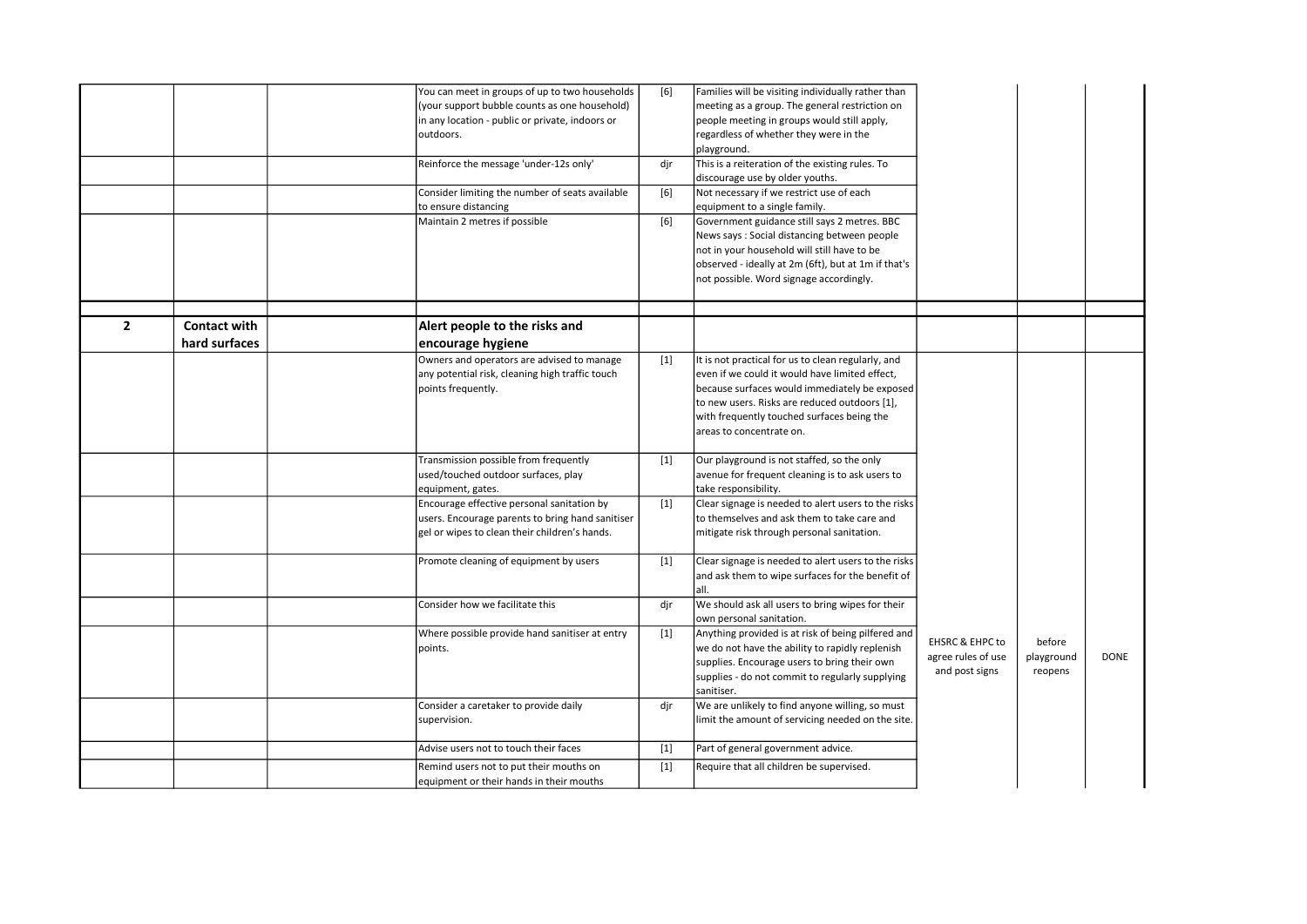|                         |                                                       |                                           | Consider providing more waste facilities and<br>more frequent rubbish collection<br>Consumption of food or drink on play equipment           | $[1]$<br>$[1]$     | A large waste bin is already provided in the<br>playground. Ask people (via a sign) to take litter<br>home if they can. Empty bin more frequently (at<br>least weekly).<br>Include on signage. |                                              |                                 |             |
|-------------------------|-------------------------------------------------------|-------------------------------------------|----------------------------------------------------------------------------------------------------------------------------------------------|--------------------|------------------------------------------------------------------------------------------------------------------------------------------------------------------------------------------------|----------------------------------------------|---------------------------------|-------------|
|                         |                                                       |                                           | or in the playground area should be prohibited<br>All litter should be disposed of in the waste bin                                          | $[1]$              | Include on waste bin sign.                                                                                                                                                                     |                                              |                                 |             |
|                         |                                                       |                                           | or taken home<br>Provide clear information to parents to set clear<br>expectations about how children should behave<br>when using playground | $[1]$              | Require that all children be supervised                                                                                                                                                        |                                              |                                 |             |
| $\overline{\mathbf{3}}$ | People do not<br>understand<br>the<br>requirements    |                                           | <b>Clear Signage and information</b><br>needed                                                                                               |                    | To cover the specific conditions for use of the<br>playground                                                                                                                                  | <b>EHSRC &amp; EHPC to</b>                   | before                          |             |
|                         |                                                       |                                           | People should be aware that there is always<br>some risk and they must take precautions and<br>use the playground at their own risk.         | $[1]$              | Word signage appropriately                                                                                                                                                                     | agree rules of use<br>and post signs         | playground<br>reopens           | <b>DONE</b> |
|                         |                                                       |                                           | The signage is too detailed, too prescriptive.                                                                                               | djr                | Provide one-page rules for access at the site,<br>supplemented by key points in larger text. Use<br>additional signs on litter bin, gates etc as<br>needed.                                    |                                              |                                 |             |
|                         |                                                       |                                           |                                                                                                                                              |                    |                                                                                                                                                                                                |                                              |                                 |             |
| 4                       | <b>Risk to people</b><br>working in the<br>playground |                                           |                                                                                                                                              | djr                |                                                                                                                                                                                                |                                              |                                 |             |
|                         |                                                       | Contractors and volunteers<br>engaged in: |                                                                                                                                              |                    |                                                                                                                                                                                                |                                              |                                 |             |
|                         |                                                       | emptying bins-                            |                                                                                                                                              |                    | Ensure volunteers understand risks and take<br>suitable precautions                                                                                                                            | <b>EHSRC</b> members are<br>already informed | before<br>playground            | <b>DONE</b> |
|                         |                                                       | safety inspections                        |                                                                                                                                              |                    | Ensure volunteers understand risks and take<br>suitable precautions                                                                                                                            |                                              | reopens                         |             |
|                         |                                                       | grass cutting                             |                                                                                                                                              |                    | Inform contractors that the playground is<br>reopening and advise them to take precautions.                                                                                                    | Parish Clerk                                 | before<br>playground<br>reopens | <b>DONE</b> |
|                         |                                                       |                                           |                                                                                                                                              |                    |                                                                                                                                                                                                |                                              |                                 |             |
| 5                       | Someone falls<br>ill after using<br>the playground    |                                           | Provide instructions on what to do if someone<br>tests positive for Covid after visiting the<br>playground                                   | dir <sub>[2]</sub> | Include Parish Clerk as contact in the event of<br>any emergency.                                                                                                                              |                                              |                                 |             |